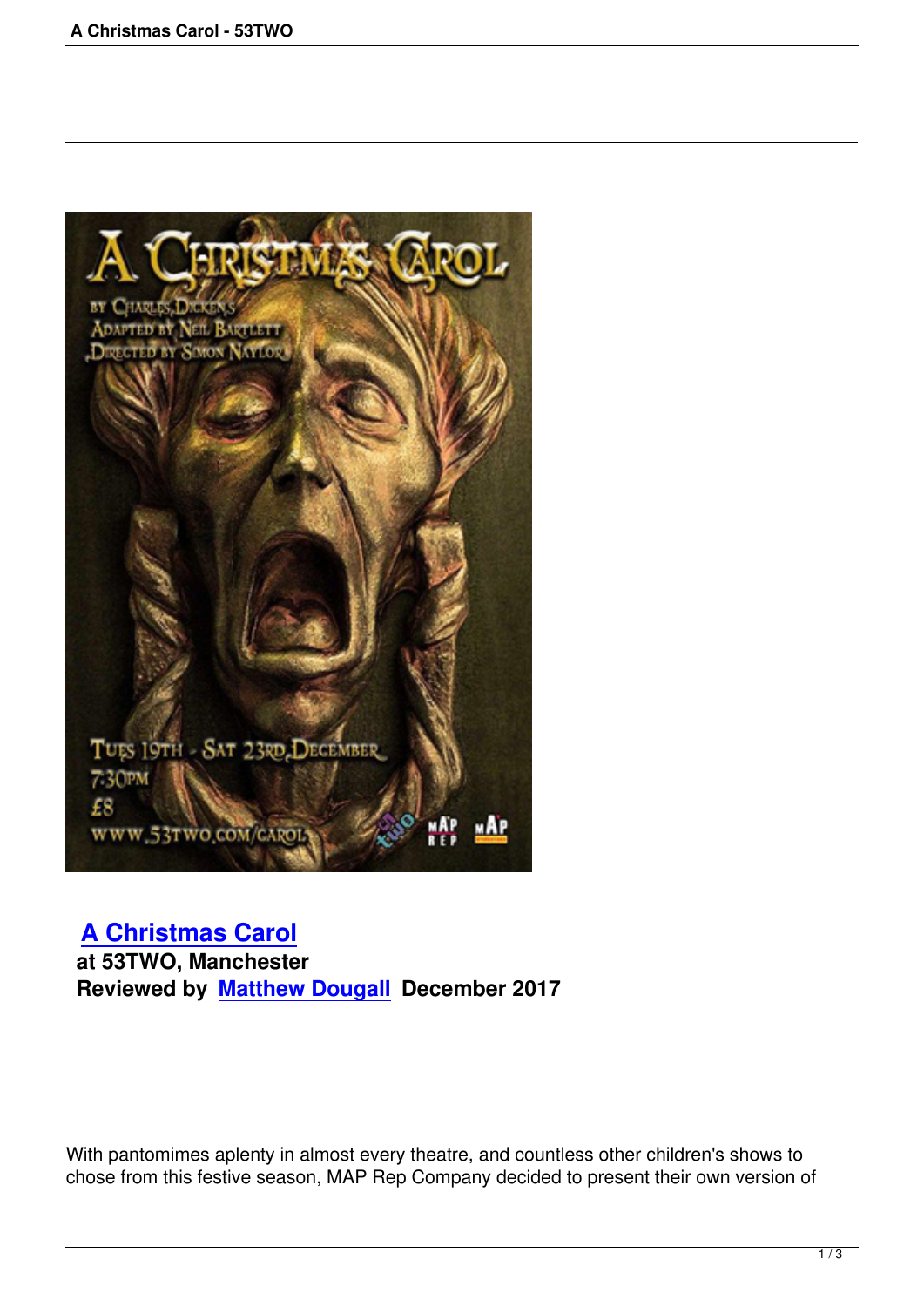something a little more classical, Dickens' perennial favourite, A Christmas Carol.

With an age advisory label of 8 years and over, this is still very much a children's show, and their self-effacing, deliberate-mistaking acting style struck a lovely balance between realism and pantomimic.

The production took place not in the theatre as I had expected, but on a specially built platform at one end of the bar area, and so this added greatly to the intimacy and immediacy of the piece. Further, with some rather adept directing by Manchester Actors' Platform founder, **Simon Naylor**

, the use of space was both innovative and interesting as the entire bar space was used to excellent effect without the need for audience to strain their necks or move their seats.

A good balance between the down-right scary and the hilarious was also struck this evening too, as the silent and other-worldly creation that was The Ghost of Christmases Yet to Come balanced beautifully against the chirpy and brash fun-loving Ghost of Christmas Present. There were many verbal and visual gags too, but not too many. I adored the idea of using self-made sound effects, and sometimes 'forgetting' them and then being prompted to do them. However, for this to have worked to maximum effect, then the whole audience should have been able to have seen them being made, and stuck in a corner behind the actual bar itself only made this visual gag possible for a few.